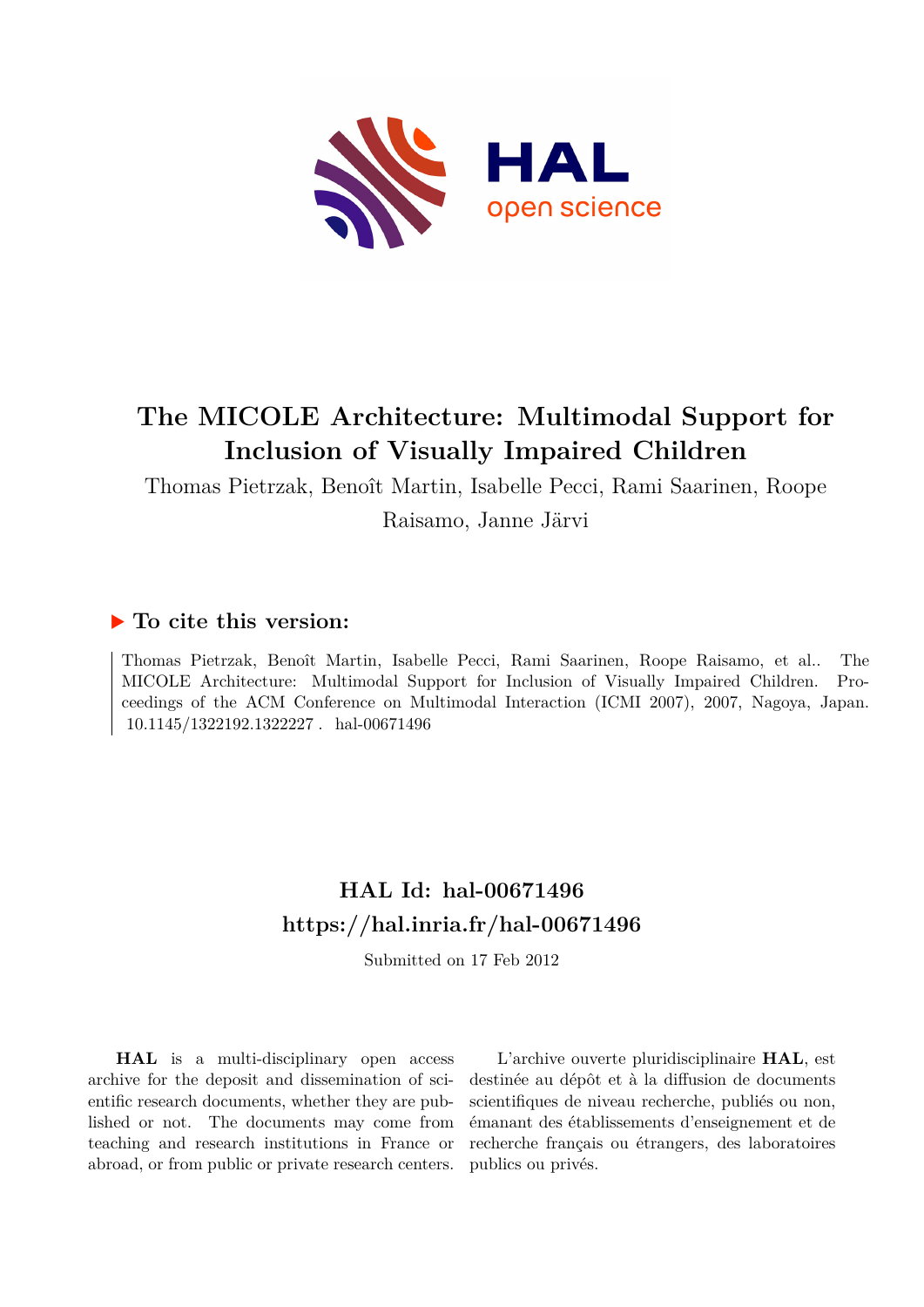# The MICOLE Architecture: Multimodal Support for Inclusion of Visually Impaired Children

LITA Université de Metz, UFR MIM F-57045 Metz Cedex 01, France +33 3 87 31 56 27

{pietrzak, benoit.martin, pecci}@univ-metz.fr

## ABSTRACT

Modern information technology allows us to seek out new ways to support the computer use and communication of disabled people. With the aid of new interaction technologies and techniques visually impaired and sighted users can collaborate, for example, in the classroom situations. The main goal of the MICOLE project was to create a software architecture that makes it easier for the developers to create multimodal multi-user applications. The framework is based on interconnected software agents. The hardware used in this study includes VTPlayer Mouse which has two built-in Braille displays, and several haptic devices such as PHANToM Omni, PHANToM Desktop and PHANToM Premium. We also used the SpaceMouse and various audio setups in the applications. In this paper we present a software architecture, a set of software agents, and an example of using the architecture. The example application shown is an electric circuit application that follows the single-user with many devices scenario. The application uses a PHANToM and a VTPlayer Mouse together with visual and audio feedback to make the electric circuits understandable through touch.

#### Categories and Subject Descriptors

H5.2 [Information interfaces and presentation]: User Interfaces. - input devices and strategies, auditory (non-speech) feedback, haptic I/O, user-centered design.

#### General Terms

Design, Human Factors

## Keywords

Universal access interfaces, Multimodal input and output interfaces, Haptic interfaces, Distributed/collaborative multimodal interfaces.

ICMI'07, November 12–15, 2007, Nagoya, Japan.

Copyright 2007 ACM 1-58113-000-0/00/0004…\$5.00.

Thomas Pietrzak, Benoît Martin, Isabelle Pecci Rami Saarinen, Roope Raisamo, Janne Järvi

Tampere Unit for Computer-Human Interaction Department of Computer Sciences FIN-33014 University of Tampere, Finland +358-3-3551-4035

{rs, rr, jj}@uta.fi

## 1. INTRODUCTION

Technology and methodology related to software engineering have been greatly improved during the recent decade. The input and output peripherals have developed to support more modalities than are normally used in the typical graphical user interfaces thus allowing more versatile and natural communication between the human and the computer. Following the conception of objectoriented paradigm and the introduction of the Internet, distributed computing has become one of today's key technologies. These new advances allow us to seek out new ways to support the computer use and communication of disabled people. With the aid of the new interaction technologies and techniques visually impaired and sighted users can collaborate.

The goal of the MICOLE project (Multimodal Collaboration Environment for Inclusion of Visually Impaired Children) was to create a software architecture that makes it easier to create multimodal multi-user applications for visually impaired children. We chose visually impaired children as the focus group as they have a lack of information technology to support them and they get a great benefit from multimodal interfaces that allow them to actually use computers. The modalities used are visual, audio and haptic feedback. The framework is based on agents that communicate with each other using messages. All agents, local or remote, communicate through a shared communication bus.

The hardware used in this project includes a VTPlayer Mouse that has two built-in Braille displays, and several haptic devices such as PHANToM Omni, PHANToM Desktop and PHANToM Premium. We also used a SpaceMouse and various audio configurations, in addition to visual feedback. We studied various scenarios that are supported by the architecture: single user with single device, single user with many devices, two users with shared devices and many users with many devices.

In this paper we present the software architecture and an example of its use. The example given is an electric circuit application that follows the single-user with many devices scenario although it can also be used in the many users with many devices scenario. The application uses a PHANToM and a VTPlayer Mouse to make the electric circuits understandable by touch.

Although the multimodal agent architecture brings added complexity and execution overhead we feel that its positive effects exceed the negative ones. By using agents we can incrementally and easily add new features and functionality in the framework. Agent systems are also scalable and can be set up in various

Permission to make digital or hard copies of all or part of this work for personal or classroom use is granted without fee provided that copies are not made or distributed for profit or commercial advantage and that copies bear this notice and the full citation on the first page. To copy otherwise, or republish, to post on servers or to redistribute to lists, requires prior specific permission and/or a fee.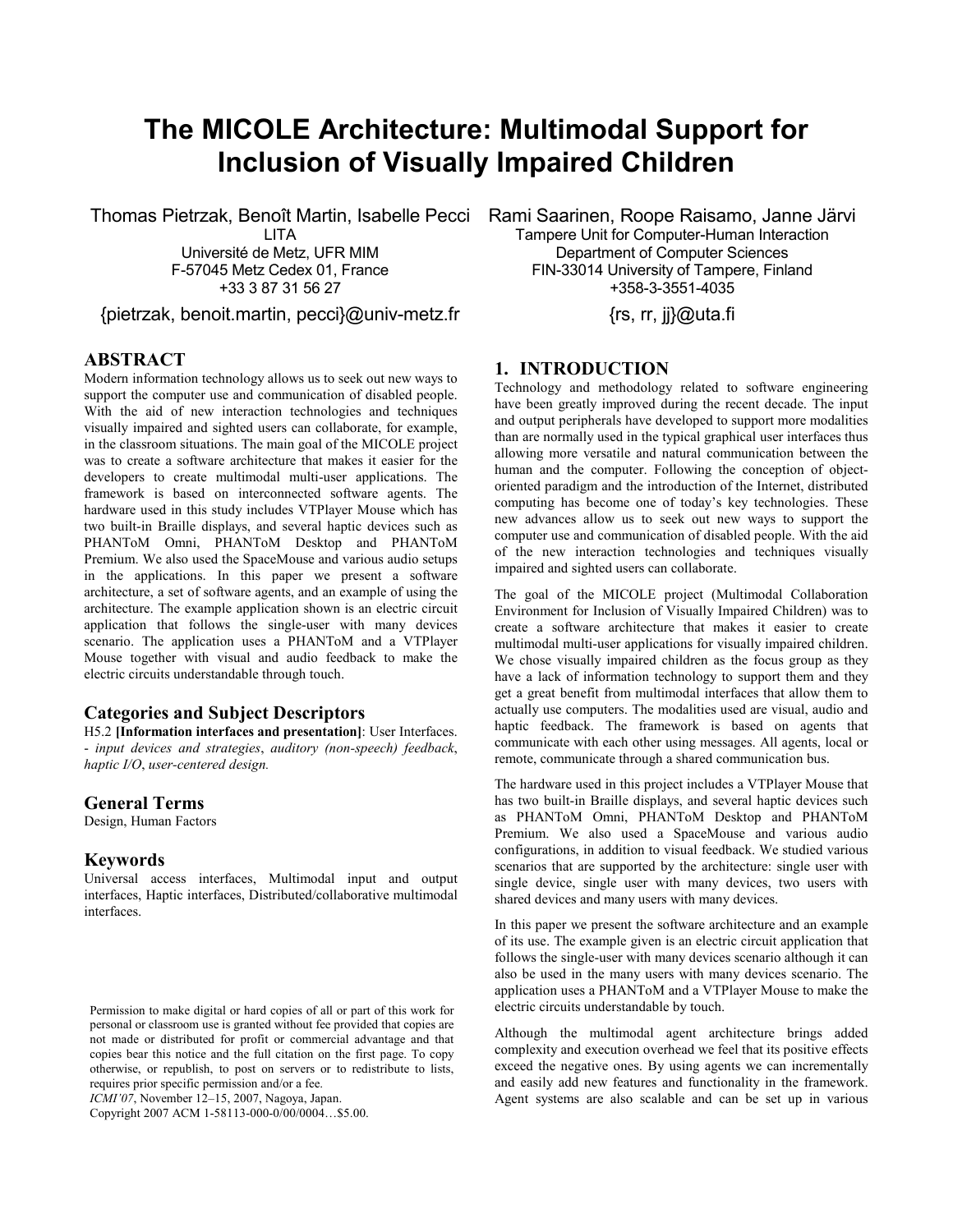structures. The agents and their interconnections can change rapidly: new agents are started and some agents are shut down depending of the state of the application. Since multimodal applications are usually multi-threaded the agent-based approach fits well in their implementation.

## 2. RELATED WORK

There is earlier work on the use of haptic and other feedbacks to support missing or partially impaired senses. For example, Jansson and Billberger [13] studied the properties of the PHANToM device and came into the conclusion that visually impaired persons can identify 3D objects faster with their hands than with the device. With practice the performance improved somewhat. Magnusson et al. [16] found out that blind users can navigate in virtual environments provided that the environment is realistic. Blind users can also recognize quite complex virtual objects. Sjöström [28, 29] studied non-visual haptic interaction using the PHANToM device. He came up with a list of design guidelines for one-point interaction haptics which include guidelines for navigation, finding objects and understanding objects.

The GRAB project [6] developed a three-dimensional multimodal environment for visually impaired and blind people. The modalities used were touch and audio (for input and feedback). The application was used with a force-feedback haptic device that was used with two fingers. The GRAB system uses two-handed interaction which makes identifying objects and orientation easier for the blind. The GRAB device has been used in several other projects such as the HAPTEX project [11] that uses the device to enable manipulation of virtual textures and PURE-FORM [24] virtual museum that makes it possible for the user to touch the virtual representation of the sculptures.

Agents allow autonomous execution of multiple tasks making monitoring user actions easier. Most of the agent platforms follow a structure where a central server handles bootstrapping and connecting the various computers and agents together. Agents usually reside in specific software containers that provide all the necessary services such as communication interfaces and agent lifecycle management. There is also an agent standardization program, Foundation of Intelligent Physical Agents (FIPA) [9], which specifies agent components and services.

Open Agent Architecture [19] (OAA) provides a distributed agent architecture especially targeted for multimodal user interfaces. The main emphasis is on speech recognition, gestures and pen input. The system follows the traditional structure with a central facilitator that handles and forwards the tasks that the agents publish to be carried out. OAA is a mature project and several applications have been built using it.

JADE is a Java-based agent architecture [2] that follows the FIPA 2000 specification [10]. The agent system can be divided between computers that run a specific agent container. The main container, Front End, provides the dictionary services and the communication facilities between other agent platforms. The agent is run in its own execution thread and it has its own message queue for incoming events. An agent is composed of different behaviors that will describe the agent's functionality. Only one behavior can be executed at any given time. Behavior can be onetime or repeating. It can also be simple or complex behavior.

IBM ABLE [3] is another Java-based FIPA 97 compliant agent system. Just like in any other agent system, the agents are run inside a specific container: AbleBeanContainer. However, what separates ABLE from other systems is that an agent is also an AbleBeanContainer. This means that an agent can have other agents inside it. There are three ways for agents to communicate with each other. Firstly, an agent can subscribe to observe another agent's state changes. Secondly, the agents can be chained together so that the output of one agent is directed to input of another one. This forms a structure much like the Pipes and Filters design pattern [4]. Finally, the agents can share properties that will be automatically updated for each agent.

Nigay and Coutaz presented a PAC-Amodeus architecture [20] that combines Arch model [1] and PAC design pattern [4]. PAC is a hierarchical agent model that divides the application in smaller functional parts. Each part is divided in three areas: presentation (UI), abstraction (functional core) and control (communication). Arch on the other hand is a conceptual model for interactive applications that divides the application in functional responsibilities starting from user interaction component and ending to application specific component. In the middle of these two extremes is dialogue component that joins the user interface to the application logic. In PAC-Amodeus the Arch model is built using PAC agents so that each component has its own set of PAC agents that communicate with the agents on the same component and with agents on the next functional level and vice versa. There are many extensions and additions to PAC-Amodeus.

The agent system built in University of Tampere [26, 27] focused on building an agent framework suitable for shared simulation systems that use the 3D haptic environment provided by PHANToM device and ReachinAPI. We used that work as a starting point in building the architecture.

There are quite a few message bus implementations available for use. The Channel library provides a lightweight template framework for asynchronous distributed message passing and event dispatching [5]. Similar in concept is the Ivy software bus [12]. However, Ivy is better suited for more traditional Internet software rather than distributing high-speed data with heavy load, such as real-time GUI events and device coordinate management.

## 3. SOFTWARE ARCHITECTURE

The software architecture we describe in this paper is meant to be used to develop multimodal and collaborative software for the visually impaired. We are especially interested in situations where a visually impaired and a sighted child use the software collaboratively when sharing the computer together. For example, the visually impaired child could use the PHANToM device and the sighted user could use the mouse and the keyboard.

The haptic devices currently supported by the architecture are the ones supported by the Reachin API [25] and our own libraries. The first class of devices contains the SensAble PHANToM devices: 3D force feedback devices with 6 degrees of freedom input. We used PHANToM models with 3 degrees of freedom force feedback, such as the PHANToM Omni (see Figure 1), PHANToM Desktop and PHANToM Premium 1.5. In addition, Reachin API also supports other similar devices, such as ForceDimension Delta, ForceDimension Omega, and Novint Falcon.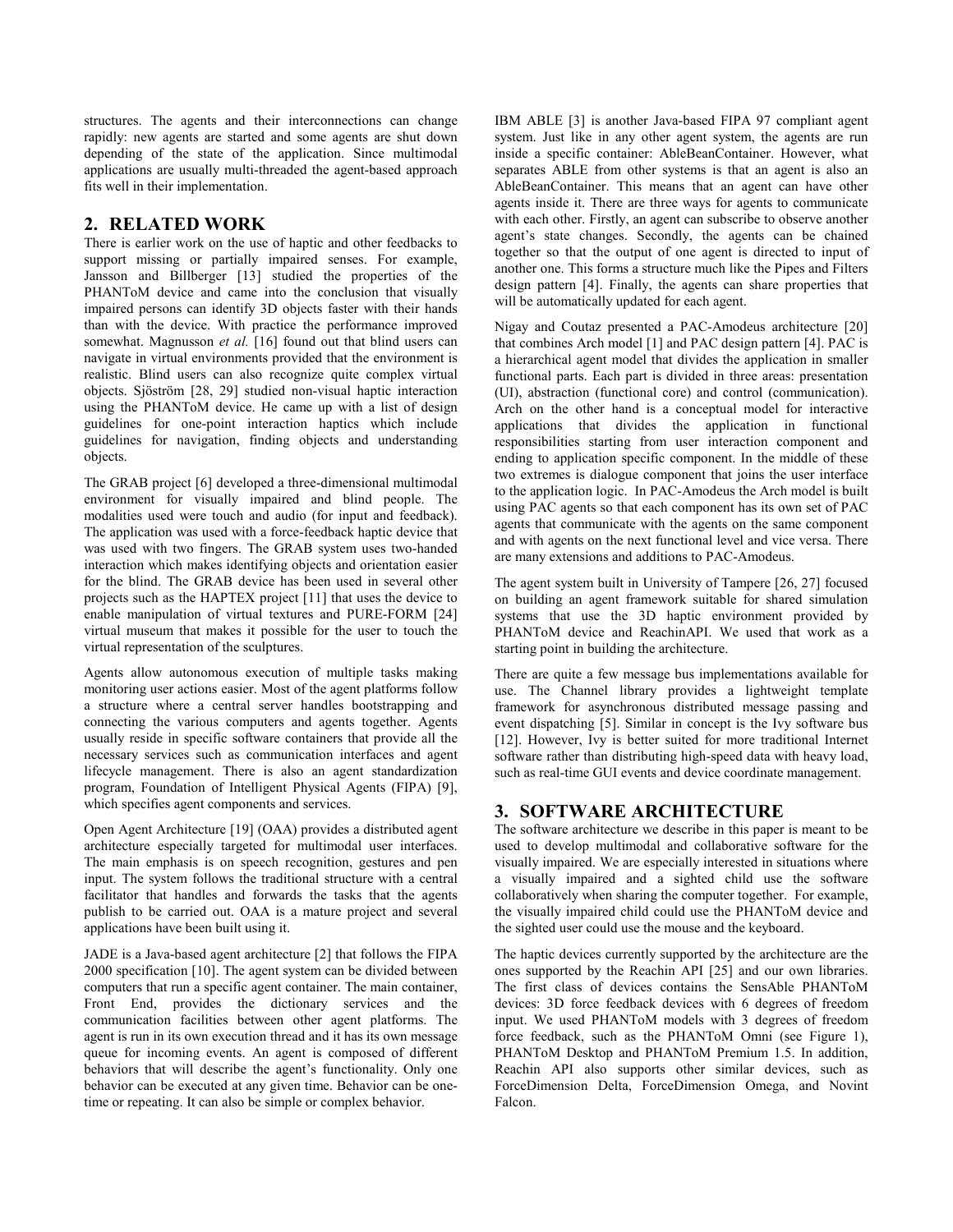

#### Figure 1. PHANToM Omni

The VTPlayer mouse is the other supported class of haptic devices that provide tactile feedback. It is a mouse with four buttons and two 4x4 pin matrices (see Figure 2). It can be used to display patterns, felt by the tip of the fingers.



Figure 2 . VT Player Mouse

The architecture supports speech synthesis and multi-channel audio. Visual feedback is also supported as many visually impaired users still have residual sight. The software must also take care of the visual display as it is meant to be used both by visually impaired and sighted users.

#### 3.1 Communication bus and base agents

The architecture is based on a multi-agent system. An agent is a piece of software responsible for a task; for example, an agent can be responsible for getting the coordinates of the device.

An agent interacts with the other agents through a bus that is used as a communication channel. This is done by using a method provided by the abstract class Agent. The idea is that every piece of information potentially useful in several parts of the application is sent through the bus as ASCII strings that we call messages. A typical agent interaction is illustrated in Figure 3, where the agent A is sending a message about mouse coordinates: "IN MSE : pos= $(5, 20)$ ;". The syntax of the message denotes the type of the message. Then, messages are routed to all agents. To receive a message, an agent must use bindings which consist of a list of regular expressions linked to callbacks. In Figure 3, agent B defines the regular expression "IN MSE :  $pos=((.^*), (.^*));$ " used in a callback to catch mouse coordinates that flow on the bus. The agent A sends the message at time  $t_1$ , and the agent B catches it at time  $t_2$ , because the message matches one of its bound regular expressions. The callback of an agent is called whenever a message matching the associated regular expression is sent on the bus. The regular expression filters out all extra data leaving the meaningful data to be handled it the callback function.

 The bus can be viewed as a piece of software that manages a list of bindings, and calls the agent's callbacks whose regular expression matches with the messages sent on the bus. The messages are managed immediately after being sent on the bus. If several bindings match the message, they are called in sequence in the order of the declaration of the bindings. On the other hand, if no binding matches the message, nothing happens.



Figure 3. Links between the bus and agents.

There is only one bus per application instance. It can be used alone, or connected to the other ones. In the latter case, messages that have to be shared by all the busses on the network must be prefixed by "NET:". So these messages are routed to all the other computers linked in the system. The application must know the server address to connect to the network. If no server is found at this location a local server is created, and other applications can connect to it.

There are two categories of agents in the architecture: nonthreaded and threaded (see Figure 4). Non-threaded agents only react to messages thanks to their bindings. They can send result messages to the bus. Threaded agents have their own execution loop that works in parallel with the rest of the program. They are useful for agents that poll input devices, for example. Of course, they can also receive messages from the bus based on the bindings.

## 3.2 Multimodal integration

In the context of multimodal interfaces, we need to manage several devices for input and output. In our architecture, the interaction with the devices uses three kinds of agents: two are in the device side and one in the application side. Their purpose is to free the application developer from using a low-level API for each device (see Figure 4). Depending of the capacities of the device, the developer only has to know which agents to use and the syntax of the messages that will be used from and to these agents.

To add an input/output device X in the architecture, the developer must implement an XSenderAgent and an XOutputAgent agent on the device side. The XSenderAgent is usually a threaded agent (see Figure 4) as its role is usually to poll the device to get some device information (mouse coordinates, mouse button state, keystrokes, etc.) through a driver or an API, and to send it on the bus so that the information can be used by all the other agents. The XSenderAgent determines the syntax of the messages that come from the device X. In some cases, it can be implemented with a non-threaded agent depending of the polling policy of the device.

The XOutputAgent describes the way to interact with a feedback device. Usually it gives functionalities that make use of a device driver or an API to display information on device X (force rendered on the PHANToM, a sound played on a speaker, a pattern on a pin matrix, etc.). These functionalities are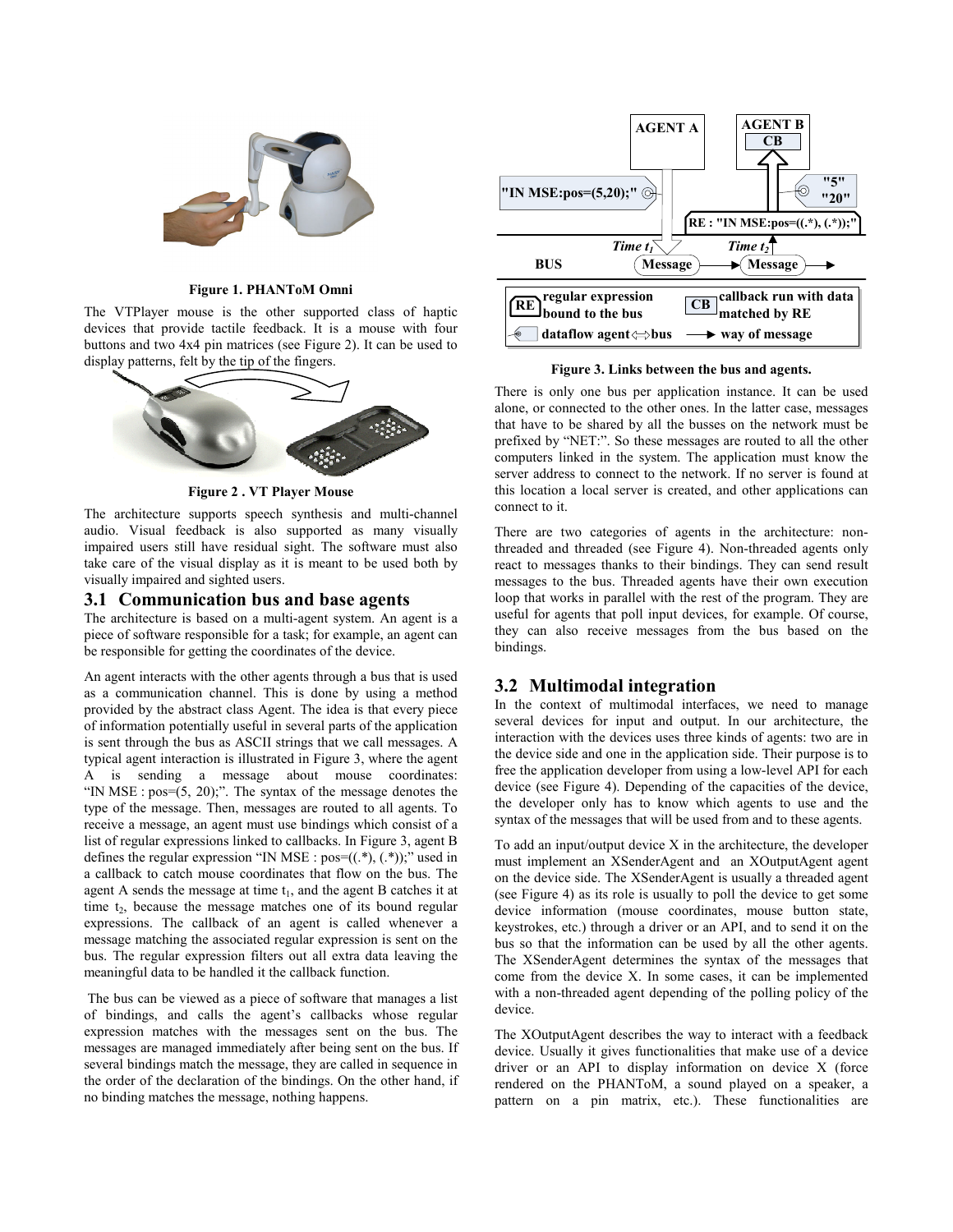implemented through a callback bound to the bus. The XOutputAgent determines the syntax of the messages that come to the device X. An application developer can use these functionalities by sending specific messages on the bus. Thanks to the bindings of the XOutputAgent, the right functionality will be run through the callback.

In the application side, the messages that come from the XSenderAgent must be handled. There are two ways to do this. In the first one, the application developer can implement a separate agent and bind the messages needed. By this way, the developer has a total control. In the second one, the architecture offers an abstract class XInputAgent. It has callbacks matching all messages sent by the XSenderAgent, and stores different data. As it is an abstract class, it needs to be inherited to actually use the stored data. When the data changes, some abstract methods are called. By this way, the application developer has less code to write but also smaller liberty. When a developer creates a sender agent for a device, he or she should create an abstract input agent so that anybody who needs the information from this device will only have to inherit this agent.



Figure 4. Types of agents to manage a device

## 4. AGENTS

The architecture provides agents for several input and output devices: a keyboard, a regular mouse, a PHANToM and a VTPlayer. For the PHANToM devices and some other devices we based our library on the Reachin API [25].

## 4.1 PHANToM agents

The PHANToM is handled through the Reachin API. This API has a scene graph, that joins the devices (like the PHANToM) and the objects the devices interact with. Each object or device is a node of the scene graph, and can be linked to each other directly or through scripts. These scripts, including the PHANToM coordinate updates, are evaluated in a loop, called the scene graph loop, running as fast as possible (usually at least 60 Hz). The

forces applied on the PHANToM must be computed at 1000 Hz to have a smooth feeling, so the Reachin API provides a second loop called the realtime loop, running at 1000 Hz. The programmer can access this loop using force models. A force model consists of a function which is aware of the PHANToM position and computes the forces to be applied. A linear force towards a point is a simple example of a force model. The API allows creating several force models. In that case the developer can define weights, and the API will compute the force to be applied to the PHANToM by adding all the forces given by the force models, multiplied by the weights.

The PhantomSenderAgent is a threaded agent that polls the Reachin API at a fixed frequency (120 Hz by default), and sends the position on the bus with a motion message. When a button is pressed or released, the coordinates and the button state is sent on the bus with a button message. Thus, the PhantomInputAgent has onMove, onButtonUp and onButtonDown virtual methods to make the interactions easier with the PHANToM. The measurements used in the Reachin API are always in meters. We used the same measurements in the architecture.

Even though the forces must be computed at 1000 Hz, we can change the force models less often and still have a smooth feeling. The role of the PhantomOutputAgent is to provide several kinds of generic force models. The application developer just has to send a message on the bus with the right parameters and the PhantomOutputAgent will apply the corresponding force model to the PHANToM. The new force model will be evaluated at 1000 Hz until it is changed.

If the developer wants to create a new force model, he or she has to inherit the PhantomOutputAgent, implement the force model (a callback function) and do a binding to be able to activate it by a message. The architecture includes basic force models: lines, points, discs, spheres, etc. as well as two higher level force models we will describe next: PICOB and guiding.

#### 4.1.1 PICOB

The PICOB (Post-It haptiques par COdes-Barres) force model [21] consists of two kinds of haptic guiding cues using bumps (Figure 5). The idea is to give information with force feedback.

The first one is a fully guided mode: the user is dragged back and forth by some millimeters with the PHANToM to provide some directional information. There are three parameters for these bumps: direction, amplitude and duration. It has previously been shown that users can recognize 6 directions (up, down, right, left, forward and backward) and 2 amplitudes (4 mm and 16 mm) [21], with a duration fixed at 250 ms. In the architecture it is implemented as a point force model whose position is computed in the realtime loop according to the time. The programmer using the architecture can create a sequence of bumps, and choose the values for the three parameters by sending a message. Below is an example of a message to create a guided sequence of bumps at location (0.2, 0.1, 0), with two 0.1 seconds long bumps on the x axis, which lasts for 0.6 seconds with a pause of 0.2 seconds between the bumps:

| OUT | PHTM<br><b>Contract Contract</b> |  | $picobq = (0.2)$                 | $0.1$ ,  | U) ;     |
|-----|----------------------------------|--|----------------------------------|----------|----------|
|     | bumps=((0.1,                     |  | (0, 0), (0, 1, 0)                | $\cup$ , | $0)$ ) : |
|     |                                  |  | bumplength=0.6; pauselength=0.2; |          |          |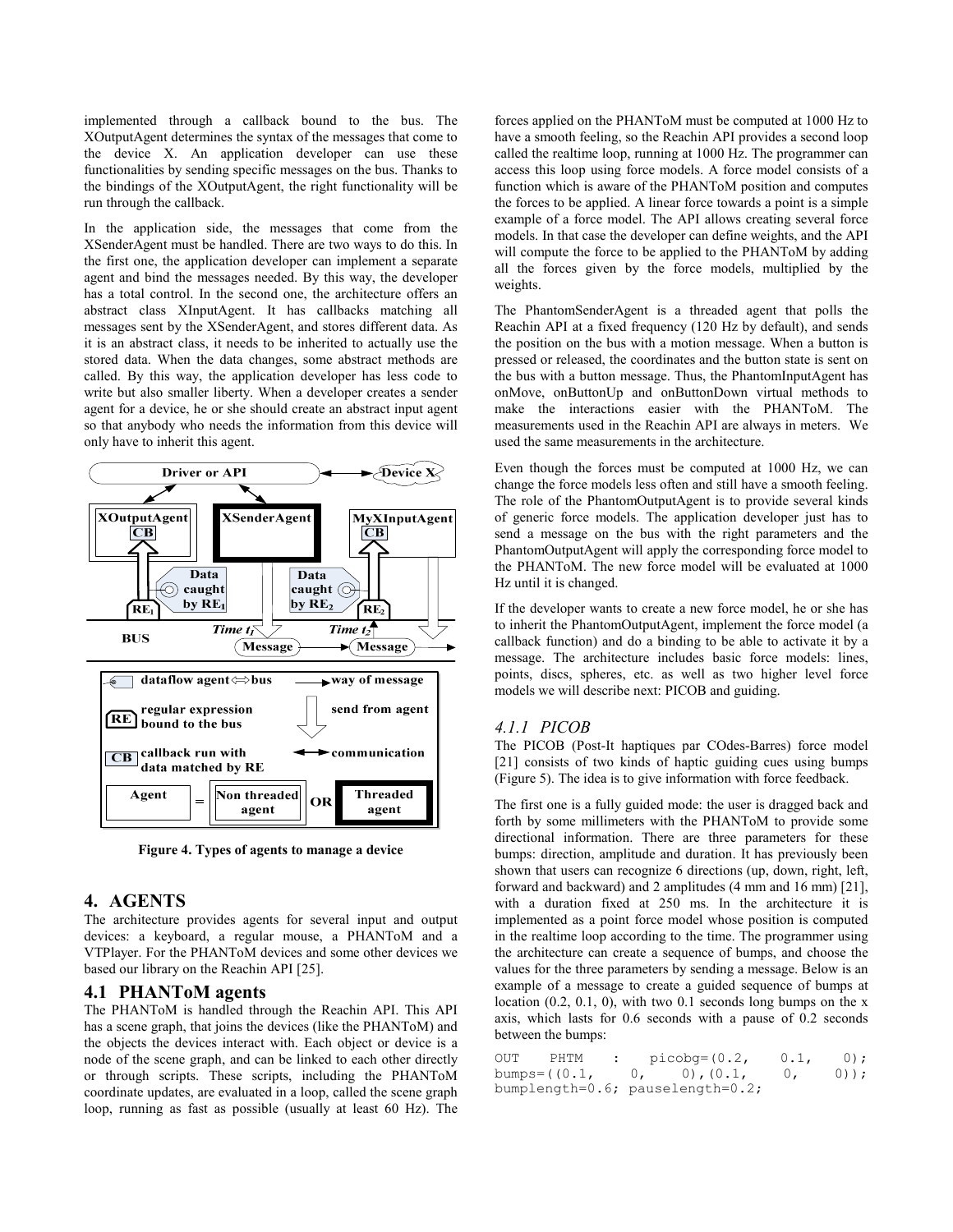

The second mode is half-guided where the user feels some bumps while moving along a line. The parameters are quite the same as those of the previous mode: direction, amplitude and width. The directions are more limited than in the other mode because we can't use the directions of the line. According to earlier studies users can recognize 4 directions (up, down, forward and backward, the line being from left to right) and 2 amplitudes (4 mm and 16 mm) [22], with a width fixed at 5 mm. They have been implemented as a point force model whose position moves according to time, and a line force model with a deviation in the bump position. The application developer can use sequences of bumps with a message on the bus, and choose the orientation of the line, the orientation of the bumps, their length and their width. Below is an example of a message used to create a line force model with two bumps at the center between the positions (-0.5,  $(0, 0)$  and  $(0.5, 0, 0)$ , with the bump width of 5 mm and a pause of 2 mm between them:

OUT FF3D : picobhg=((-0.5, 0, 0),(0.5, 0, 0)); bumps=((0, 0.004, 0),(0, 0, 0.016)); bumplength=0.005; pauselength=0.002;

#### 4.1.2 Guiding

The goal of the guiding force model is to bring the user to a fixed position while he is exploring a shape. It can be used for example in a multi-user situation where a teacher wants to show something to a student: the teacher uses the mouse to guide the student who uses a PHANToM that utilizes the guiding model force.

The guiding force model is an additional force model. It is managed by the PhantomGuidanceAgent that creates a force model in addition to the force model generated by the PhantomOutputAgent. The user can feel the shape defined by the main force model and is being dragged to a point at the same time. For example, the main force model constrains on a horizontal line while a guiding point is moving along this line. Usually the attractive point must belong to the shape of the main force model. The guiding follows a linear track and fits well with lines. It is usable with other force models but as the guiding is straight, it can disturb the exploration of an ellipse for example: the ellipse will likely be felt as a polygon. One solution is to guide only on short distances. This is an example of guidance message, where we guide to the point  $(0.1, 0.2, 0.3)$ :

OUT PHTM GUIDE : point=(0.1, 0.2, 0.3);

The force model uses the speed and acceleration of the PHANToM to produce a continuous force when moving the PHANToM as in [7]. The attraction is linear, with a fixed stiffness and if the distance to the attraction point is nearer than a fixed threshold the force decreases, as proposed in [17]. The stiffness and threshold can be changed by changing variables with a simple message sent to the PhantomGuidanceAgent.

## 4.2 VTPlayer agents

The VTPlayer Mouse is controlled with the libusb [15] through an API developed at the University Paul Verlaine - Metz [18]. When using this API instead of the official driver, the mouse doesn't use the system's mouse cursor, so we can easily use the VTPlayer and a regular mouse at the same time.

The API allows getting the mouse position and the state of the buttons. It allows displaying any 4x4 pattern on each of the two cells. It is also possible to display animations, which are pattern sequences displayed at a speed defined by the developer. The animations are called dynamic icons; with respect to simple patterns we call static icons.

From the VTPlayer side, the VTPlayerSenderAgent is a nonthreaded agent which sends a state message on the bus whenever the VTPlayer moves or a button's state changes. The state is received with a listener of our VTPlayer API. The VTPlayerOutputAgent allows displaying any icon (static or dynamic) on the right or the left pin matrix of the device.

The abstract VTPlayerInputAgent is inherited from the AbstractMouseInputAgent, so it has the virtual methods: onMouseMove, onPressed and onReleased. The callbacks are implemented in the AbstractMouseInputAgent so that it can be used with the VTPlayer or the regular mouse messages. The VTPlayerInputAgent just do the binding from its messages to the callbacks.

## 4.3 Keyboard and Mouse agents

A regular mouse and a keyboard are only input devices. There are sender agents (KeyboardSenderAgent and MouseSenderAgent) and abstract input agents (KeyboardInputAgent and MouseInputAgent). As the ReachinAPI can also manage the regular mouse and the keyboard, it is used to access these devices. The KeyboardSenderAgent is a non-threaded agent that sends a message on the bus whenever a key is pressed or released. The MouseSenderAgent is a threaded agent that polls the Reachin API for the mouse position at a fixed frequency (50 Hz by default). A motion message containing the coordinates is sent on the bus. Similarly, a button message is sent if the user presses or releases a button on the mouse.

The input agents provide virtual methods that need to be inherited to perform action on the device events. The KeyboardInputAgent has onKeyPressed and onKeyReleased virtual methods, and the MouseInputAgent has onMouseMove, onButtonDown and onButtonUp virtual methods.

## 4.4 Miscellaneous agents

There are additional agents built to support application development. The most important ones are described in this section.

SpeechOutputAgent is an agent that can speak a given text string of contents of a file using the Microsoft Speech API (MS SAPI). Any MS SAPI compatible speech synthesis can be used.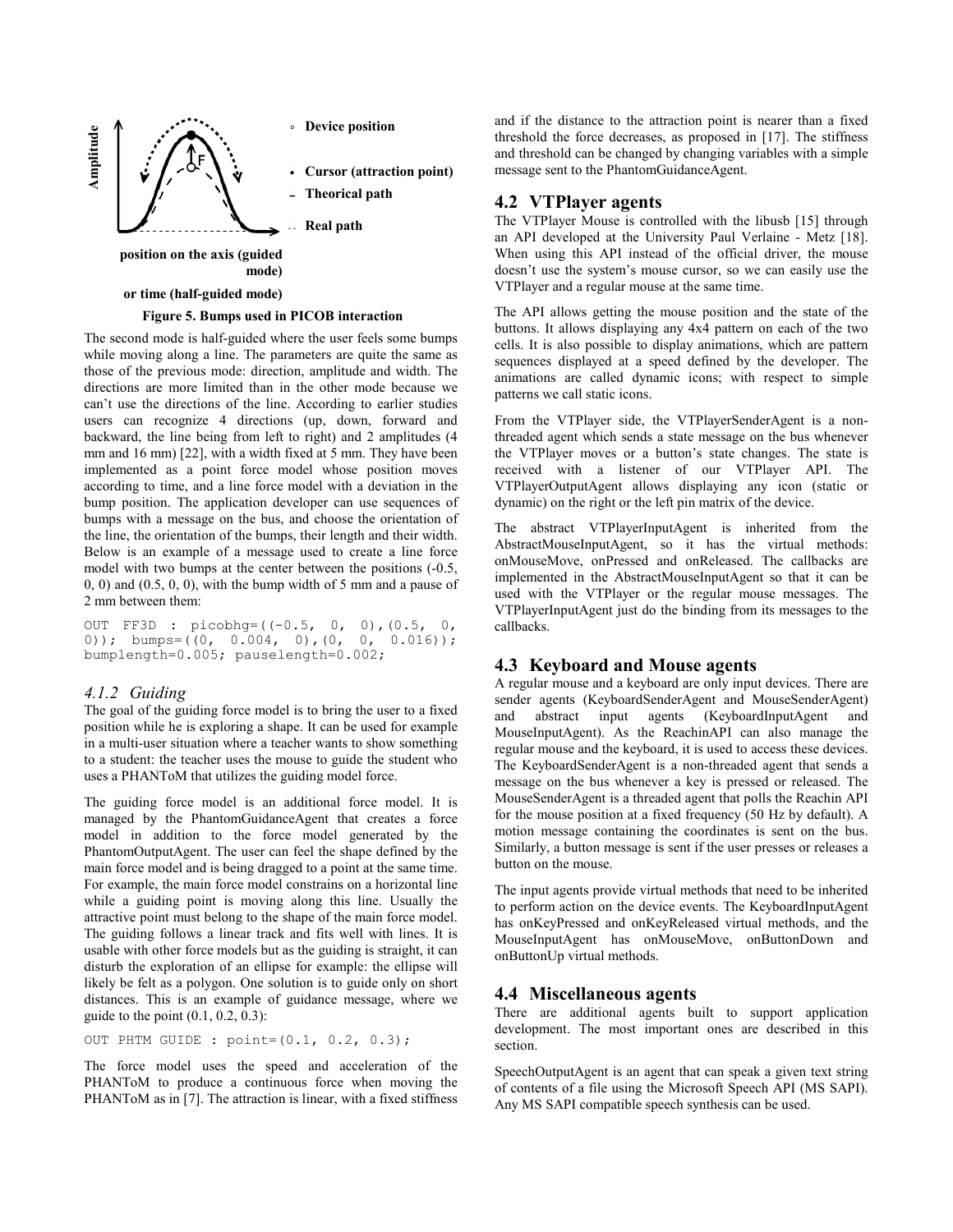The SpaceMouse has three associated agents following the input device agent structure. First, there is the MagellanState-SenderAgent that polls the actual device and sends the state changes to the message bus. Second, there is an abstract MagellanInputAgent that listens to the state changes of buttons, updates the internal button representation and finally calls an empty virtual onButtons method. Finally, there is the actual input handler agent, the MagellanModeSelectorAgent that extends the MagellanInputAgent and provides an application specific onButtons method implementation.

A separate lightweight and linear guiding agent was also created to allow a mouse user to guide another user with the PHANToM device to a certain point in virtual space.

## 5. AN EXAMPLE APPLICATION: ELECTRIC CIRCUITS EXPLORATION

This architecture was first used to write an Electric circuits schematics exploration software (see Figure 6). The purpose of this software is to use multimodal interaction to allow visually impaired users to have an access to electrical schematics. For that purpose, the PHANToM and the VTPlayer are used to display information in order to make the circuits understandable by touch. An electric circuit is composed of wires or components linked by nodes. Here we only consider 2D schematics on a horizontal plane.



Figure 6. An example of circuit. A: visual schematic, B: schematic in the software, C: haptic constraints, D: schematic with PICOB information

## 5.1 Interaction techniques

The user is constrained into the circuit so he or she can feel its shape (C on Figure 6). In order to help him or her navigate we included some directional cues. We placed some guided PICOB at the intersections: the user is dragged by several millimeters to show him where he can go (arrows on D on the Figure 6). These cues are only played when the user asks for help with the PHANToM button, because according to discussions we had with users, they prefer exploring by themselves and only ask for help when they want it. We use two bump amplitudes so that we encode already explored directions with little bumps, and new directions with big bumps. The goal is to let the user know if he has already explored the whole circuit. The same information is displayed on the VTPlayer mouse, with directional icons (see Figure 7) [23, 8]. We use multimodality to give the user several ways to understand the information. Some user may prefer the force-feedback interaction, while others may prefer this tactile interaction.



o Raised pins

Lowered pins

Figure 7. Directional icons on the VTPlayer

The electrical components are felt in another way: while the user is exploring a wire on the circuit, he or she can feel some bumps with the PHANToM that indicate there is a component. This is the half-guided PICOB interaction. The components are coded with bump sequences: one for a lamp, one small and one big for a battery, two for a capacitor, and three for a resistor (curves on D on the Figure 6). We also display the components on the VTPlayer: we designed an icon for each component. Once again we use multimodality (see Figure 8).

Like any software based on the architecture, this software is a collection of agents that work together. First we needed to choose the agents needed from the architecture. We wanted to use the PHANToM and VTPlayer output so we created an instance of the PhantomOutputAgent and one of the VTPlayerOutputAgent. We also used the guidance features so we created an instance of PhantomGuidanceAgent. Then we needed information from the PHANToM and the mouse so we instantiated the sender agents PhantomSenderAgent and MouseSenderAgent. The last agent provided by the architecture was the ReachinMicoleApplication which gives us the access on the Reachin scenegraph and runs the main loop.



We have inherited the MyPhantomInputAgent and MyMouseInputAgent to use the PHANToM and mouse coordinates.

#### 5.2 Input Agents

The PHANToM is the main exploration device in our software, and the mouse is a secondary device used mainly for guidance. In order to constantly know the current position of the two devices in the schematic, we have to compute projections. So both the MyPhantomInputAgent and the MyMouseInputAgent will compute a projection of their device on the circuit, and take care that the cursor only moves from an object to an adjacent object (see Figure 9). These cursor positions are regularly sent on the bus.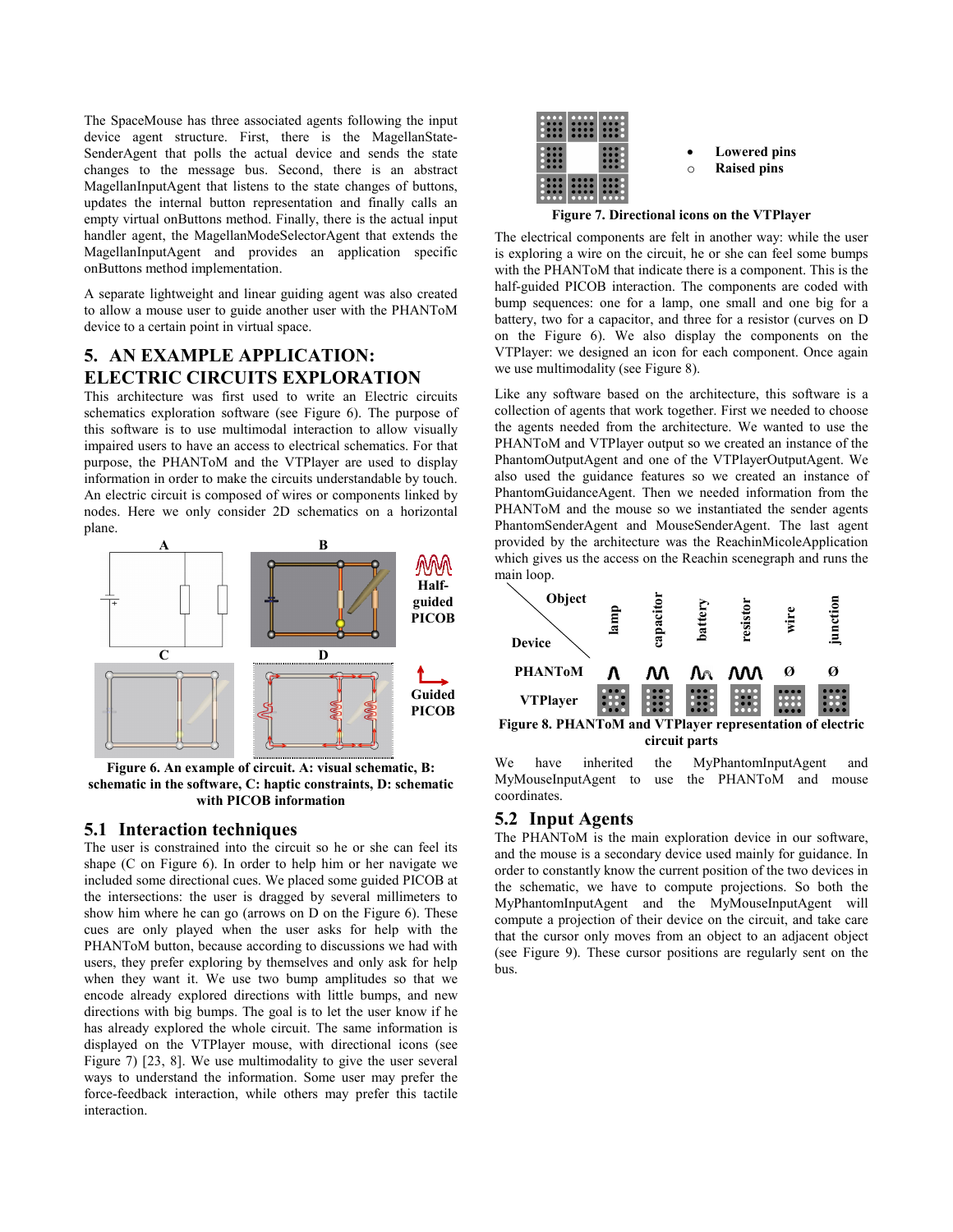

Figure 9. Exploration trajectory and projection

The MyPhantomInputAgent sends messages about the objects currently being explored so that the information can be displayed multimodally in various ways. For each output device or output modality used to display the information, we developed a rendering agent whose duty was to bind all the messages concerning the information it displayed, and to send messages to the correct output device.

#### 5.3 Rendering agents

The visual representation of the circuit was managed by the Reachin API. The circuit didn't change during the execution. However, the bus was used to display cursors according to PHANToM and the mouse projection on the circuit.

Component characteristics sent by the MyPhantomInput-Agent were used by all the rendering agents, in particular to constraint the user on the circuit. The PHANToM rendering agent used the PhantomOutputAgent provided by the architecture to activate force models by sending messages to use the suitable force model. The line force model was used for wires, the disc force model for junctions and the half guided PICOB force model for components, using the codes defined in Figure 8.

The VTPlayer rendering agent used the component characteristics sent by the MyPhantomInputAgent to display an icon representing the component type, the junction or the wire. It sends messages to the VTPlayerOutputAgent to communicate with the device. The patterns used are shown in Figure 8.

#### 5.4 Guidance agents

The guidance systems we have developed use the linear point guidance force model described in section 4.1.2. The principle of the guidance systems we used is to manage a list of waypoints. When the user was close enough to the next waypoint, the user was guided there. The trigger distance is a constant. In this software we wanted to constrain the movement based on the circuit, so we don't use directly the device coordinates as waypoints, but projections on the circuit. The force model is a linear force toward the next waypoint [17]. Two guidance modes have been implemented for this application:

• The replay mode: the idea is to record the path of a pointing device (mouse, PHANToM, etc.) in a file, and then replay it by moving a guiding point along this path. So there are two phases: the recording phase and the replay phase. In the recording phase we store the waypoints. They are recorded only if they are farther than a fixed threshold to prevent from recording too many points. The waypoints used are the cursor coordinates sent by the MyPhantomInputAgent. In the replay phase, we read the list of waypoints in a file.

• The dragging mode: dragging of the PHANToM with the mouse when the two phases happen at the same time. The points come from one device: the mouse (with the MyMouseInputAgent) and the guidance is given with the PHANToM. So the waypoints list is dynamic.

Even though these modes were developed for one application they are usable in several different kinds of new applications.

#### 5.5 Evaluation and preliminary results

The Electric Circuits application was tested with 13 visually impaired children. Some of them were blind and others had residual vision. Typical circuits with components were presented to users and the goal was to evaluate the circuit's shape recognition and the component list recognition.

Users with partial vision did not have problems to recognize the circuit's shape: they often used their partial vision. Some blind users had problems to recognize circuit shapes for many reasons:

- Lack of spatial references: a circuit was explored completely, but a user had difficulties to link the different parts that he or she explored.
- Unable to explore the entire circuit: guided PICOB at the junction did not help much; few users used them or understood them.
- Difficulty to understand the distances: a user confused a square with a rectangle.

Half of the users used the VTPlayer icons to recognize components, and the other half used the half-guided PICOB with the PHANToM. The bump sizes of the PICOB appeared not to be suitable for all users and certainly need personal user settings. Unfortunately, no user asked to be guided, so this functionality has to be tested in further studies.

The implementation of the electric circuits application on top of the MICOLE architecture was a test to validate it. During the development and evaluation of the application we found some areas of improvement in the architecture. For example, the callback execution is currently blocking while a more suitable solution would be a threaded and parallel execution of the callbacks. This would also increase fault tolerance of the system.

The other improvement that needs to be done is to move the guidance agent of the application in the MICOLE architecture. It must be flexible enough to allow the programmer to have a maximal control on the guidance. Then it will have to deal not only with individual waypoints but also the guidance on the path between the waypoints.

## 6. CONCLUSION

We have presented a software architecture that aims at making multimodal multi-user applications easier to implement. The architecture supports visual, auditory, and haptic feedbacks, as well as several input devices like a mouse, a keyboard or a SpaceMouse. The architecture is scalable and easily extendable. For example, adding support for other devices, such as the Dot View tactile displays [14], is a matter of writing few additional agents. We presented an example of a multimodal application that uses this architecture to enable visually impaired children to learn about electric circuits.